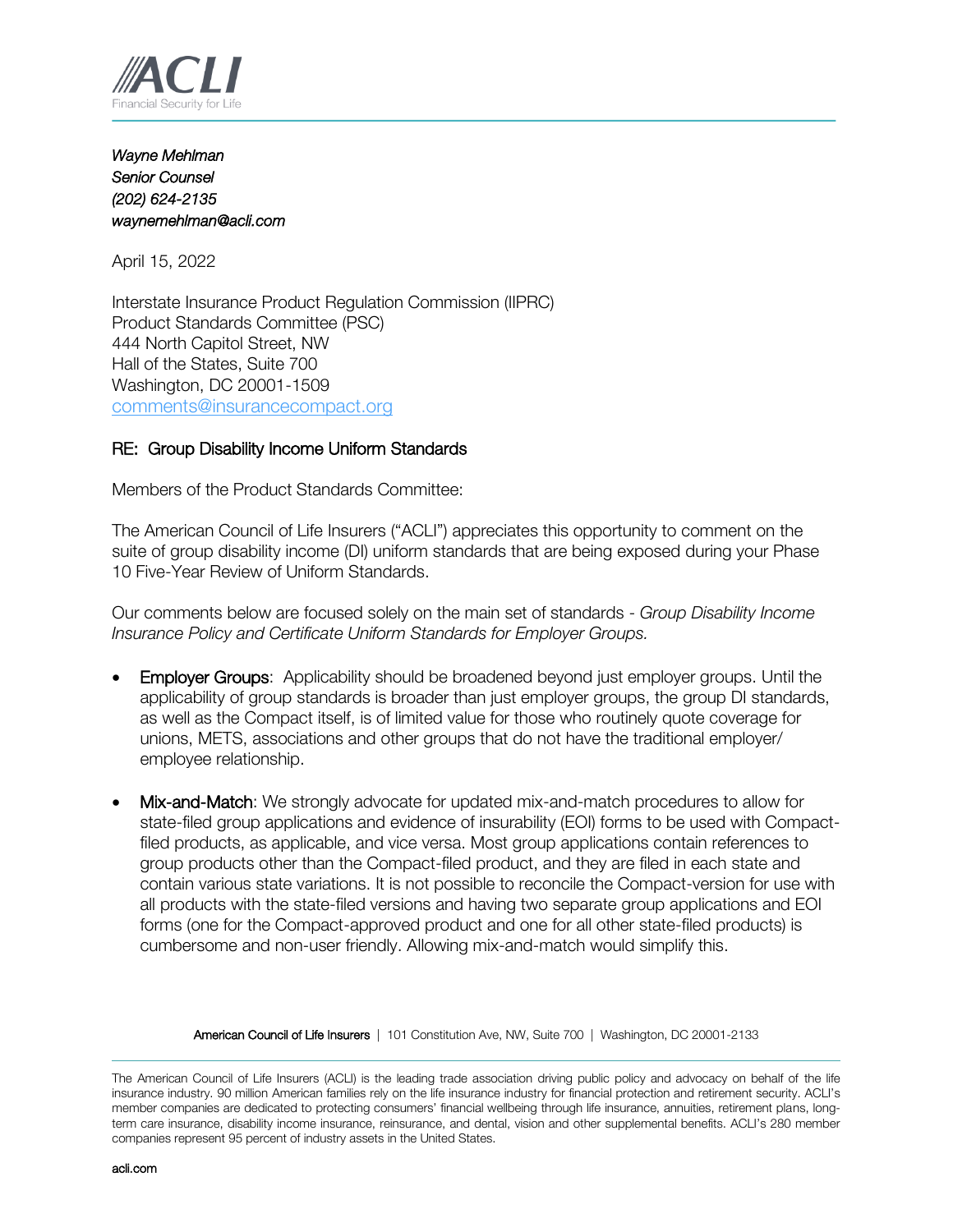- Evidence of Insurability: Under the EOI section, we strongly suggest deleting the requirement that "*The cost of providing such evidence shall be borne by the insurance company*." This is not standard in the DI industry and is a hardship for insurers. It is standard for insurers to bear the expense if we request an insured claimant to undergo additional medical exams or testing, but insurers do not generally pay for the expenses a group individual incurs to submit medical EOI to obtain coverage (which happens most frequently when an insured is a late entrant).
- Mental Illness, Substance Abuse, Objective Medical Means ("Self-Reported), and Special Conditions: We strongly suggest revising these provisions to follow what is standard in state filings – that these conditions can have a combined maximum payment duration with no individual minimums, as opposed to the current requirement that we can combine the maximum payment duration but must include language that the durations cannot be less than 12 months individually for Mental Illness, Substance Abuse, Special Conditions, or Self-Reported Conditions. Based on our experience, no state that allows these limitations prohibits a combined maximum benefit period or requires a 12-month minimum individually even when the overall max is combined, so we do not think that Compact should take this position.

## • Offsets:

- o The offset that currently allows for "*Disability benefits under state disability plans, such as California, Hawaii, New Jersey, New York, Puerto Rico and Rhode Island*" needs to be expanded to include the medical benefits payable under state paid family medical leave (PFML) plans. We suggest broadening the exclusion to delete reference to the states and make it more inclusive, such as "*Benefits payable for disability under state or federal disability income plans, paid family and medical leave plans, or other similar governmental compulsory plans*."
- o The offset for secondary employment is confusing and not standard in the industry. It allows offsets for income from secondary employment but also states that, "*however, if Disability begins after an increase in secondary employment income, the Disability benefit may or may not be reduced on account of such increase*." It is our understanding that most carriers do not offset with income from secondary employment if such employment began prior to the date of Disability; the "*however*" caveat in the industry is an exception to this that a carrier would include as an offset *any increase in earnings* from the secondary employment *occurring after the date of Disability*.
	- For example, if someone is disabled from Employer A and has been working 10 hours per week for Employer B and continues this work while the person is disabled from Employer A, there would be no offset to the disability benefit for the income earned from Employer B. However, if after the date of disability from Employer A, the individual increased their hours with Employer B to 30 hours per week, the increase of 20 hours per week occurring after the date of disability from Employment A would be an offset. We do not believe that this is what the Compact standards currently allows (as it mentions a disability occurring after an increase in secondary income) and respectfully request reconsideration.
- Workplace Modification Benefit: We also request reconsideration that the Workplace Modification Benefit is only available for noncontributory plans. Based on our members' experiences, this is only required in two states if filing directly with the states, so is not an industry "standard." Also, there is a work-around within the product standards whereby insurers can add this for contributory plans if they make it part of the rehabilitation benefit. We, therefore, prefer that the guideline be changed to mirror what is most common in non-Compact state filings.